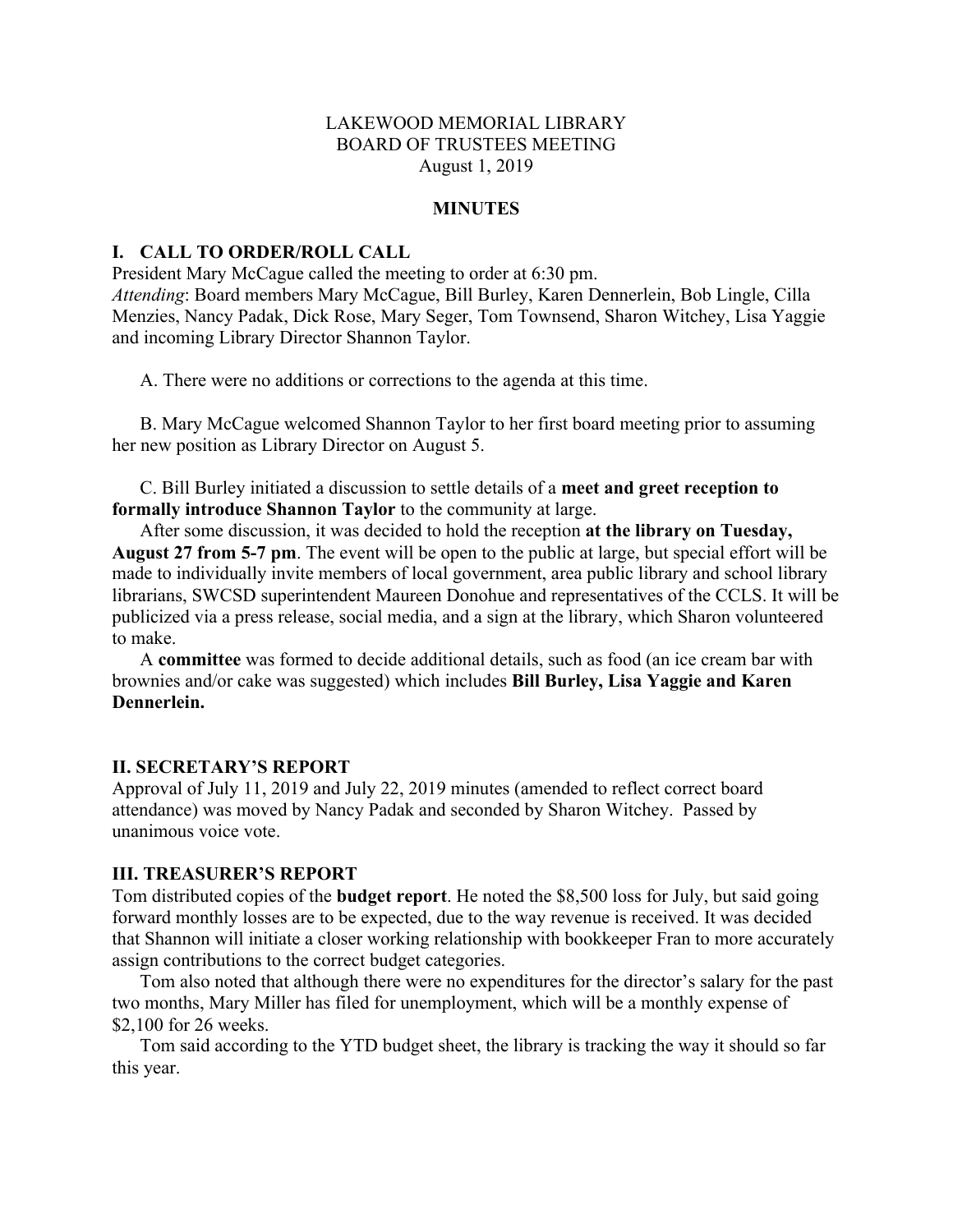There seemed to be some confusion about how the GiveBigCHQ and Library Fun Run revenues are being received and recorded and Mary McCague said that to the best of her knowledge, Striders had still not submitted an invoice for the Fun Run. Nancy Padak will look to see if there is an existing policy or system for how checks are recorded and processed.

Tom then distributed the **Investment Report,** emphasizing as always that the \$35,000 earned year to date by the portfolio may not reflect future performance and the report will always fluctuate month to month and quarter to quarter.

He again suggested that we bring Jason Stronz of Courier Capital to address the board as he did last year, and it was determined that should happen at the October board meeting.

Tom ended by staying that at some point, the board may want to have a discussion about possibly leveraging the investment funds in any of a number of ways. He gave the example that if Mike Jones of CCLS recommended upgrading all the LML computers at once, investment funds could be used to make that possible.

Mary McCague seconded by Cilla Menzies moved to accept the report, a motion unanimously approved by voice vote.

# **IV. DIRECTOR'S REPORT**

There was no formal report per se, but Mary McCague again circulated a report by Joyce Moskwa detailing library programs and attendance in the month of July.

Cilla said that, in future, she would very much like to see director's reports that provided more actionable information. Nancy Padak also asked for action-oriented reports. Cilla also suggested that it would be very helpful to have board packets prepared for each meeting.

# **V. STANDING COMMITTEE REPORTS**

# **A. Library Development Committee**

**a. Fall Fundraiser.** Mary Seger circulated copies of the final proofs for the Fall Fundraiser invitation. She plans to order 260 invitations and have them drop in the mail by Aug. 17. She will send out the invitation spreadsheet (which currently has 249 names) to the board at large to see if anyone has any additions.

**b. GiveBigCHQ.** Shannon Taylor stated that she had received **recommendations for patio furniture** to be purchased using the \$2,600 in funds generated by the online fundraiser. She had determined that the furniture suggested did not meet the library's needs. She and Sharon Witchey will meet with Jon VanderMolen of Lakewood Furniture to see if other options are available. Tom Townsend said that if the price of the furniture eventually selected exceeds the funds available, it is possible that we could make up the difference using existing library financial resources.

#### **B. Marketing/Publicity Committee**

**a. Press releases.** Sharon Witchey said she would **write press releases for the appointment of the new director and for the Fall Fundraiser** if she was provided with the pertinent information. Mary Seger said she would provide information for the Fundraiser in a press release format which Sharon could then edit. Mary asked that the Post Journal release be given to the paper on August 10, to improve the chances of it running before invitations mail on August 17.

**b. Dragon Boat Races, Aug. 10, Celoron.** Karen Dennerlein said that LML had been approved to participate as a non-profit providing give-away items only. Mary McCague will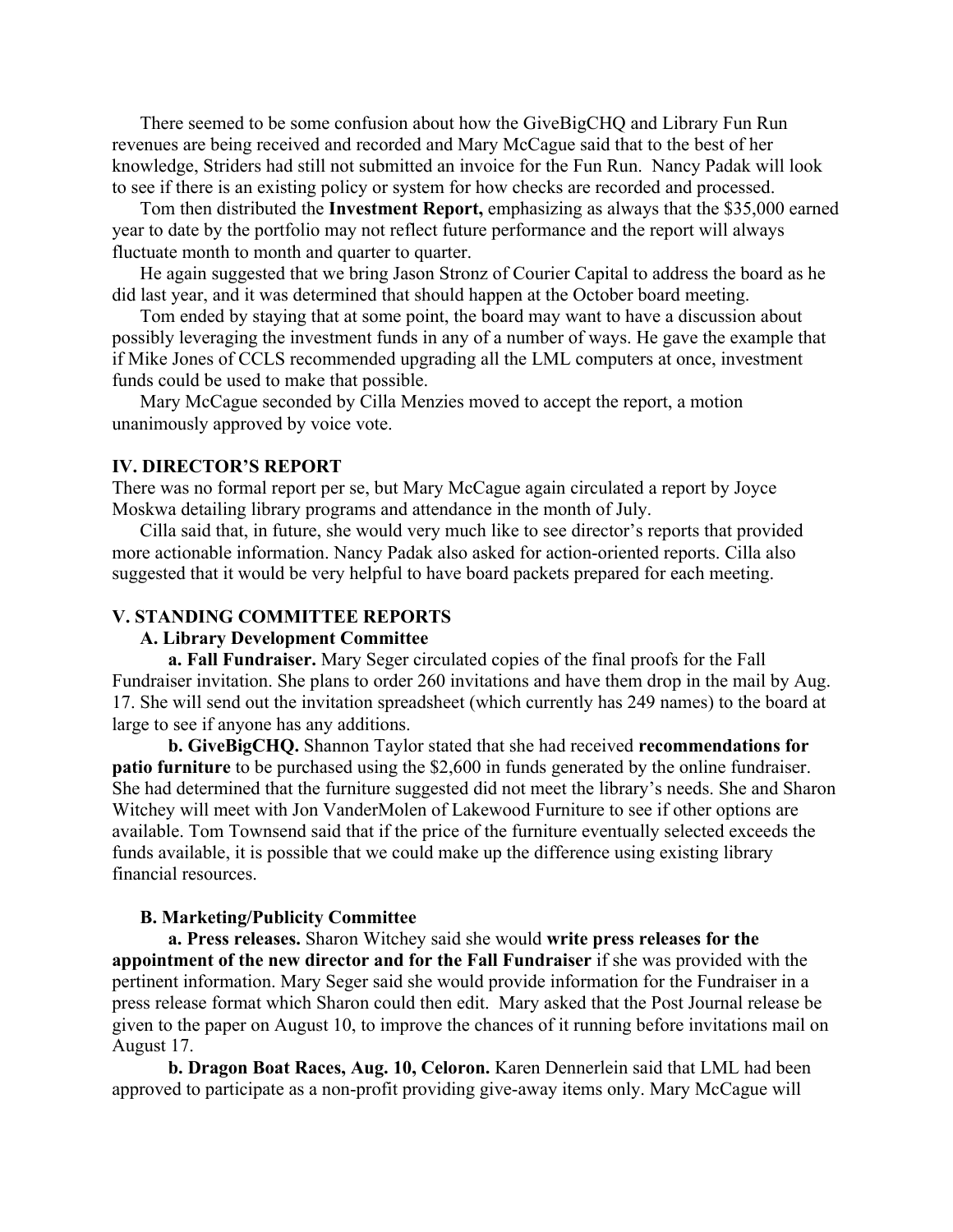provide a tent, and Lisa Yaggie will provide 5 cases of Body Armor beverages as give-aways. Set up will need to occur around 8 am and the tent will be staffed by library volunteers until at least 3 pm. A table, chairs and some sort of ground cover for kids to sit on will be available. Sharon will provide bubbles and finger puppets for children's activities. Informational literature and children's materials (from extra summer reading program supplies) will be handed out, as well as library card applications.

**c. Farmer's Market.** Mary McCague took LML informational material to the market this week, which market coordinators were happy to display on the Market Master's table.

# **C. Personnel Committee**

**a. Staff bonus.** The Committee proposed a \$500 bonus for each staff member to reflect the board's appreciation of how the entire library staff really stepped up to the plate and worked as a team to keep the library running smoothly in the absence of a full-time director for two months.

Tom Townsend moved that the board approve a bonus structured so that all staff members will net \$500 (or very close to that amount) after mandatory payroll deductions are made. Sharon seconded and approval was unanimous by voice vote.

## **D. Grounds and Facilities Committee**

**a. Churchill memorial.** Cilla reported that work on the **amphitheater** was nearing completion and that Jason will be backfilling the area on Aug. 5. The pitch of the backfilled area will be mowable. There was some discussion of how to fill the spaces where the dirt fills and the general feeling was that decorative pebbles of some kind would be best. She also said that the amphitheater benefited from shade from the existing tree from 11 am until 3 pm, meaning that additional landscaping may not be needed. The details of any sort of formal dedication will be determined by the Churchill family, who is very happy with how the project is turning out.

**b. Bike racks.** Mary Seger reported that a **prototype** has been constructed but she has yet to see it in person. She will contact Ricky Turner about it, as it would be very nice to have them in place by the Fundraiser

Dick Rose said that Jason will be providing color samples for **staining the trellis** next week. He and Cilla will make the color choice. He also said that there is still an issue with a branch from the neighbor's **tree overhanging the solar panels**. However, the owners seem to be good library neighbors so hopefully the issue can be easily resolved.

#### **E. Strategic Planning Committee**

No report.

# **VI. OLD BUSINESS**

# **A. Policy Reviews and Approval**

Nancy Padak had previously distributed the Donations Policy (revised as per edits suggested at the July 11 meeting), the Library and Meeting Room Usage Policy, and the Whistleblower Policy via email. In connection with the Donations Policy, there was a brief discussion about memorial gifts, with Sharon suggesting that they all initially be deposited in one separate fund account. Tom agreed that we do need to "break down what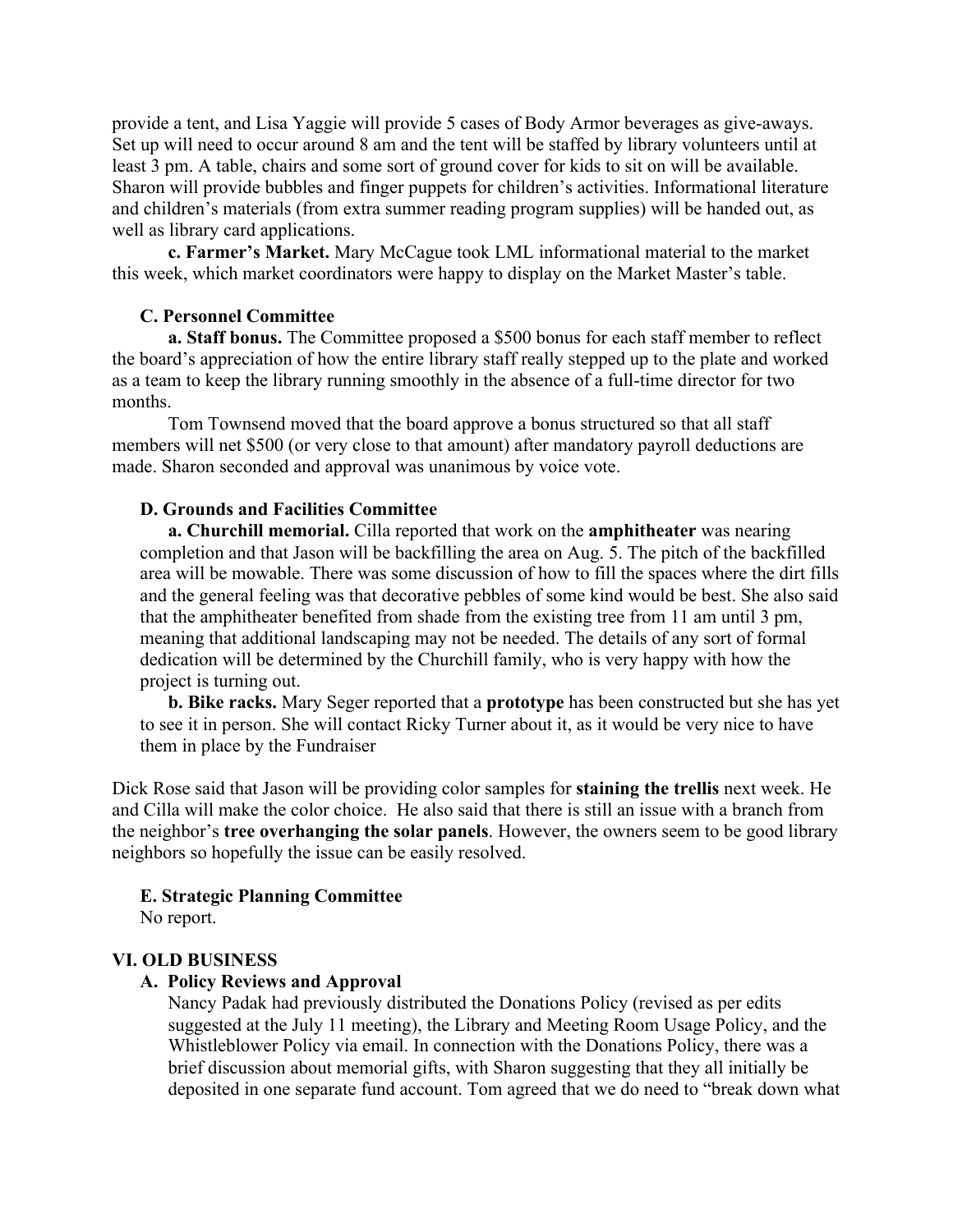the buckets" are for such gifts so that LML can account for the stewardship of such funds, to track how they accumulate and how they are expended.

Mary McCague seconded by Mary Seger, moved approval of all three policies as submitted, which was carried unanimously by voice vote.

# **VII. NEW BUSINESS**

# **A. Fire Alarm Panel**

Mary McCague reported that the library fire alarm had twice gone off recently, once due to a child pulling it, and once for no discernable reason, and it was extremely difficult to shut off. Shannon said there was a third recent incident where it had started beeping. Mary McCague said she had learned that the panel is 25 years old and considered "antiquated." It needs to be looked into and repaired if that is even possible or probably completely replaced. Lisa Yaggie said we should have the current provider, FSC Systems, evaluate the situation.

Nancy Padak said that she had attended a recent meeting about NYS construction grants and from what she had learned, it is possible that something like a new fire alarm panel would be eligible for a grant.

If a new panel is needed and exceeds \$500 in cost, we will need to get competitive bids.

Dick Rose raised the issue of **library staff/board relations**. He said that some staff members do not know current board members by name or by sight and vice versa. He felt there was a need for some activity or event to build positive board-staff relationships. There seemed to be general agreement in principle, but no decision was made on exactly how to accomplish this.

#### **B. Library Card Sign-ups**

Mary McCague said that Shannon had some ideas on boosting library card sign-ups. Shannon announced that September is Library Card Sign Up Month. She provided the following schedule of SWCSD Open Houses:

| Kindergarten and Universal Pre-K | Aug. $28$ $\omega$ 6 pm       |
|----------------------------------|-------------------------------|
| Middle School                    | Sept. 11 $\omega$ 6 - 7:30 pm |
| Elementary                       | Sept. 12 $\omega$ 6 – 7:30 pm |
| High School                      | Sept. 18 $\omega$ 6 pm        |

LML usually staffs a table near the libraries at these events. When Nancy Padak was asked how many sign-up she got at the HS last year, she said "Maybe 6." This led to a discussion of how to boost the numbers. Cilla suggested pulling in the Ambassadors who may have some good ideas and might even be able to staff the tables.

One issue is that getting a card is now a two-step process, requiring that a paper app be completed and then brought to the library. Ideally, people should be able to apply online. Shannon said she has a tablet that could be used for on-the-spot sign-ups, but only staff have access to that option at this point.

#### **VIII. ADJOURNMENT**

Mary McCague moved to adjourn the meeting at 8:30, seconded by Tom Townsend.